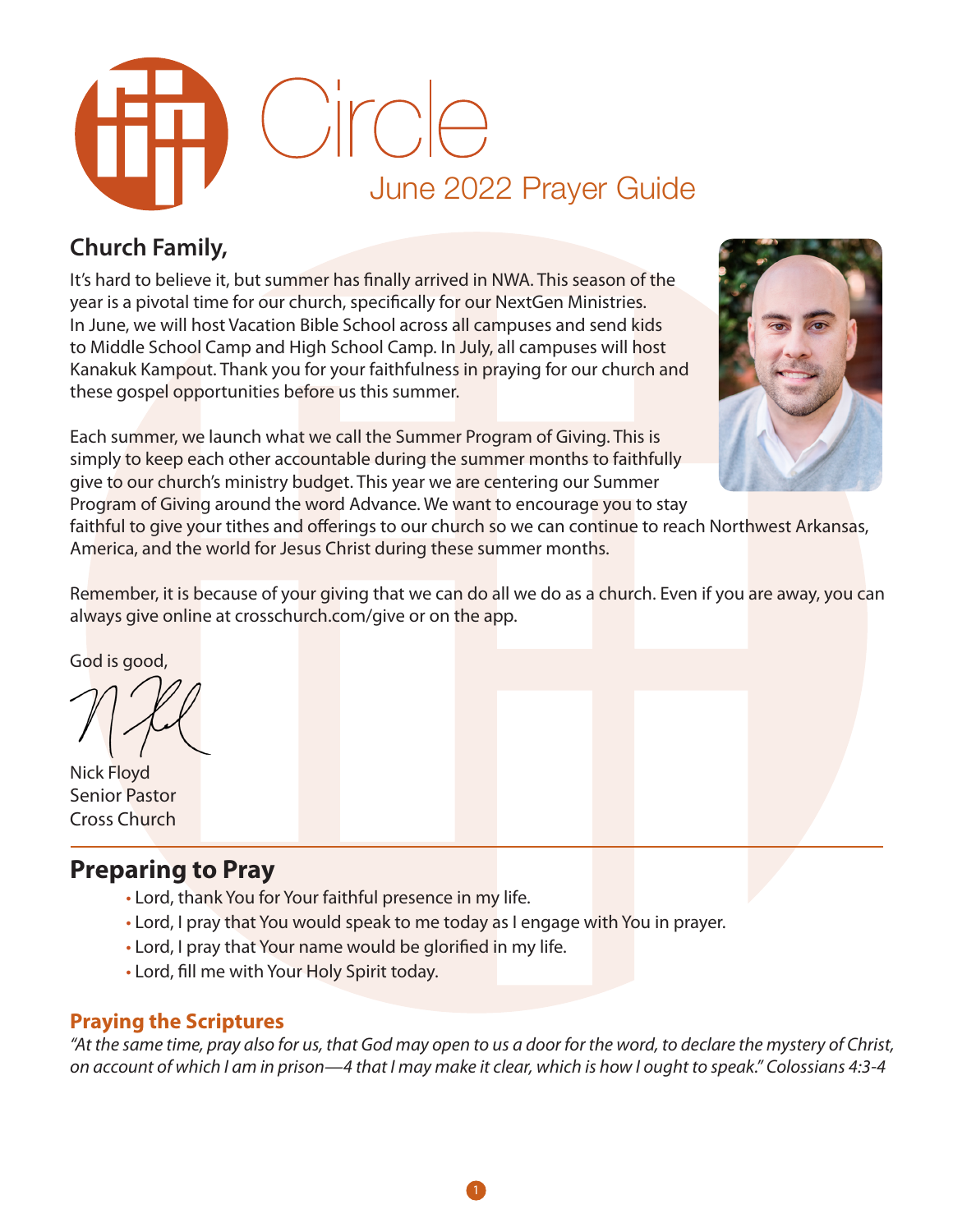### **Prayer**

Lord, I pray that You would open doors in my life where I can share the good news of the gospel with others this summer. I pray that You would fill me with the Holy Spirit so that I would take bold steps of faith rather than shrink back when there is an opportunity to share the gospel with others. I pray that You would arrest my heart with a passion for seeing lost people saved.

# **Five Prayers for June**

## **1. Decade of Love: Legacy, Vacation Bible School**

- Pray that our Children's Staff and Dream Teamers will be filled with the Holy Spirit as they lead and serve the Next Generation at Cross Church this week.
- Pray that we see many children turn from their sin and put their faith in Jesus.
- Pray that we see many children follow through in believers' baptism.
- Pray that God would place a hedge of protection around all of our campuses for VBS.

# **2. Decade of Love: Legacy, Middle School Camp, and High School Camp**

- Pray that God would use these camps to call students to salvation.
- Pray that God would use these camps to set students free from strongholds.
- Pray that God would use these camps to give students a heart for their friends who are far from Him.
- Pray that God would use these camps to call students into ministry.
- Pray for the safety of all students and leaders.

### **3. Decade of Love: Missionaries**

Please pray for these people who have answered the call from Cross Church to take the gospel to the nations. Pray for their provision, protection, and open doors for ministry.

Note: For precautionary reasons, we cannot share the last names or specific locations of some who have been sent out as a part of the Decade of Love.

- Seth and Megan Campbell, London, Redeemer Queens Park Church
- Emily Gean, Colombia/London, IMB working with Venezuelan refugees
- Kirk Kellogg, Washington D.C., reaching Sudanese people living in and around D.C.
- Mary, South Asia, IMB
- Shane and Chelsea Schauer, San Diego, CA, Church Replant
- Kylie Stancliffe, Grace International School, Thailand
- Jon and Jordan, South Asia

### **4. Decade of Love: Vulnerable**

- Pray for God to continue to move in our conversation room, where the gospel is shared with those who visit Compassion NWA.
- Pray for additional volunteers to join the team who can love, listen to, pray with, and share the gospel with those served through our compassion ministries.
- Pray for God to continue to provide resources so that we can serve those in need.